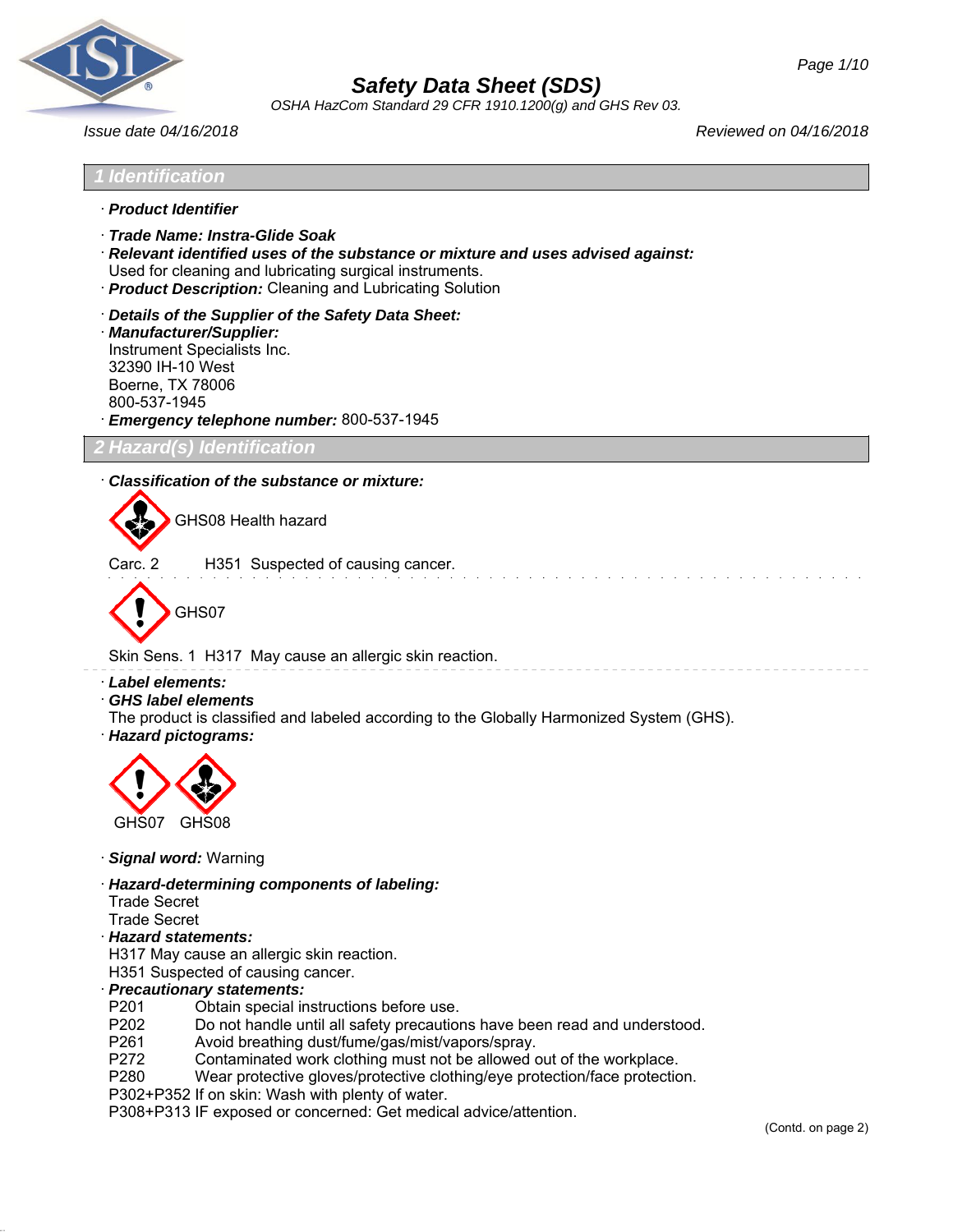*OSHA HazCom Standard 29 CFR 1910.1200(g) and GHS Rev 03.*

*Issue date 04/16/2018 Reviewed on 04/16/2018*

## *Trade Name: Instra-Glide Soak*

P321 Specific treatment (see supplementary first aid instructions on this Safety Data Sheet).

- P333+P313 If skin irritation or rash occurs: Get medical advice/attention.
- P363 Wash contaminated clothing before reuse.
- P405 Store locked up.

P501 Dispose of contents/container in accordance with local/regional/national/international regulations. · *Classification system:*

· *NFPA ratings (scale 0 - 4)*



## · *HMIS-ratings (scale 0 - 4)*

| <b>HEALTH</b> | $\boxed{1}$ Health = 1                          |
|---------------|-------------------------------------------------|
| FIRE <b>A</b> | $\begin{bmatrix} 0 \\ 1 \end{bmatrix}$ Fire = 0 |
|               | REACTIVITY 0 Physical Hazard = 0                |

## · *Hazard(s) not otherwise classified (HNOC):* None known

## *3 Composition/Information on Ingredients*

## · *Chemical characterization: Mixtures*

· *Description:* Mixture: consisting of the following components.

| · Dangerous Components:        |                                                                                                                                             |             |
|--------------------------------|---------------------------------------------------------------------------------------------------------------------------------------------|-------------|
|                                | <b>Trade Secret</b>                                                                                                                         | $2 - 12%$   |
|                                | Carc. 2, H351; 2 Acute Tox. 4, H302                                                                                                         |             |
| RTECS: KL 2975000 Trade Secret |                                                                                                                                             | ≤2.5%       |
|                                | Carc. 2, H351; STOT RE 2, H373; Eye Dam. 1, H318; O Acute Tox. 4, H302; Skin Irrit. 2, H315; Aquatic Acute 3, H402; Aquatic Chronic 3, H412 |             |
|                                | <b>Trade Secret</b>                                                                                                                         | $\leq$ 2.5% |
|                                | Co. Acute Tox. 4, H302; Eye Irrit. 2A, H319; Skin Sens. 1, H317                                                                             |             |

## · *Additional information:*

The exact percentages of the ingredients of this mixture are considered to be proprietary and are withheld in accordance with the provisions of paragraph (i) of §1910.1200 of 29 CFR 1910.1200 Trade Secrets. Trade secret made in accordance with paragraph (i) of §1910.1200 of 29 CFR 1910.1200, the OSHA Hazard Communication Standard and U.S. Code of Federal Regulations.

## *4 First-Aid Measures*

· *Description of first aid measures*

· *After inhalation:* Supply fresh air; consult doctor in case of complaints.

· *After skin contact:*

Immediately wash with water and soap and rinse thoroughly.

- If skin irritation occurs, consult a doctor.
- · *After eye contact:*

Rinse opened eye for at least 15 minutes under running water. If symptoms persist, consult a doctor.

· *After swallowing:*

Wash out mouth with water provided person is conscious. Never give anything by mouth to an unconscious person. Get medical attention.

· *Information for doctor*

· *Most important symptoms and effects, both acute and delayed:* No further relevant information available.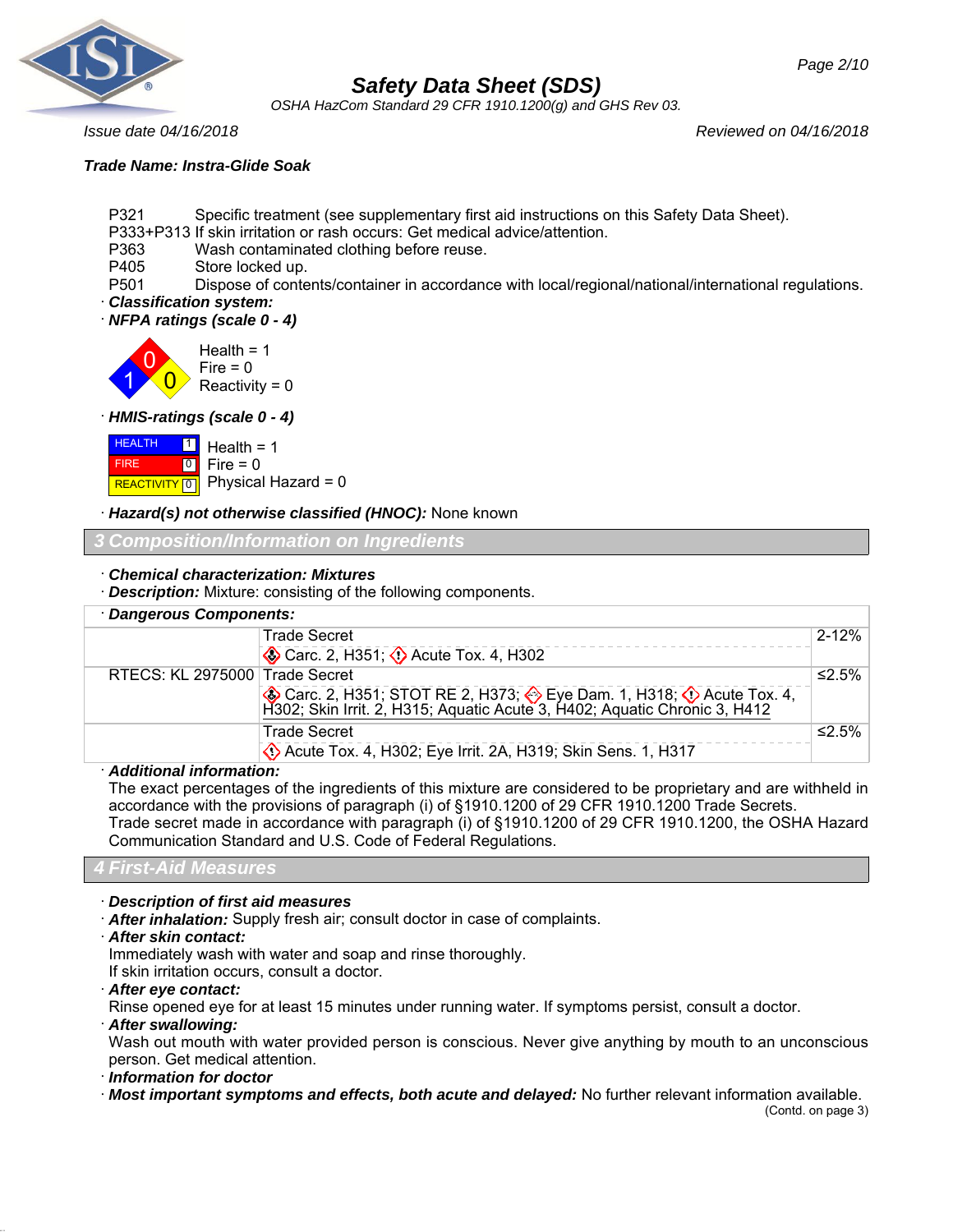

*OSHA HazCom Standard 29 CFR 1910.1200(g) and GHS Rev 03.*

*Issue date 04/16/2018 Reviewed on 04/16/2018*

· *Indication of any immediate medical attention and special treatment needed:* No further relevant information available.

## *5 Fire-Fighting Measures*

- · *Extinguishing media*
- · *Suitable extinguishing agents:*
- CO₂, extinguishing powder or water spray. Fight larger fires with water spray or alcohol resistant foam.
- · *For safety reasons unsuitable extinguishing agents:* No further relevant information.
- · *Special hazards arising from the substance or mixture:* No further relevant information available.
- · *Advice for firefighters*
- · *Special protective equipment for firefighters:*

As in any fire, wear self-contained breathing apparatus pressure-demand (NIOSH approved or equivalent) and full protective gear to prevent contact with skin and eyes.

· *Additional information:* Cool fire exposed containers with water.

## *6 Accidental Release Measures*

- · *Personal precautions, protective equipment and emergency procedures:*
- Wear protective equipment. Keep unprotected persons away.
- · *Environmental precautions:* No special measures required.
- · *Methods and material for containment and cleaning up:*
- Ensure adequate ventilation.

Absorb with liquid-binding material (i.e. sand, diatomite, acid binders, universal binders, sawdust).

Dispose contaminated material as waste according to section 13.

· *Reference to other sections:*

See Section 7 for information on safe handling.

See Section 8 for information on personal protection equipment.

- See Section 13 for disposal information.
- · *Protective Action Criteria for Chemicals*

| $·$ PAC-1:          |                       |
|---------------------|-----------------------|
| <b>Trade Secret</b> | $3$ mg/m <sup>3</sup> |
| $·$ PAC-2:          |                       |
| <b>Trade Secret</b> | $28 \text{ mg/m}^3$   |
| $PAC-3$ :           |                       |
| <b>Trade Secret</b> | 130 mg/ $m3$          |
|                     |                       |

## *7 Handling and Storage*

- · *Handling*
- · *Precautions for safe handling:* Ensure good ventilation/exhaustion at the workplace.
- · *Information about protection against explosions and fires:* No special measures required.
- · *Conditions for safe storage, including any incompatibilities*
- · *Storage*
- · *Requirements to be met by storerooms and receptacles:*
- Store in an area at temperatures between 40-90F degrees. KEEP FROM FREEZING.
- · *Information about storage in one common storage facility:* Not required.
- · *Further information about storage conditions:* None.
- · *Specific end use(s):* No further relevant information available.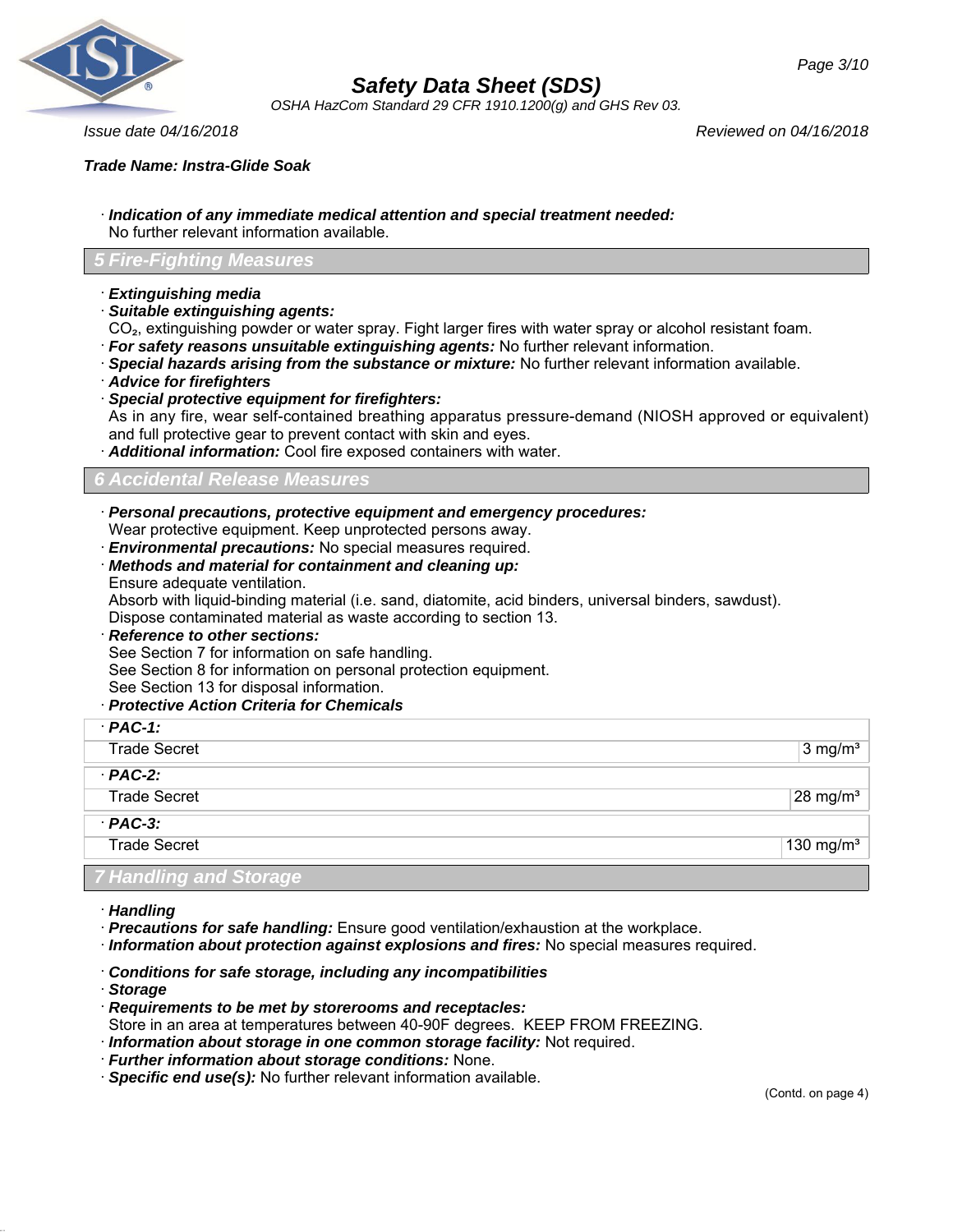

*OSHA HazCom Standard 29 CFR 1910.1200(g) and GHS Rev 03.*

*Issue date 04/16/2018 Reviewed on 04/16/2018*

## *Trade Name: Instra-Glide Soak*

## \* *8 Exposure Controls/Personal Protection*

## · *Additional information about design of technical systems:* No further data; see section 7.

## · *Control parameters:*

## · *Components with occupational exposure limits:*

The following constituents are the only constituents of the product which have a PEL, TLV or other recommended exposure limit.

At this time, the other constituents have no known exposure limits.

#### **Trade Secret**

REL Long-term value:  $15 \text{ mg/m}^3$ , 3 ppm

TLV Long-term value:  $1*$  mg/m<sup>3</sup>, 0.2 $*$  ppm Skin; \*inhalable fraction and vapor

#### **Trade Secret**

PEL Long-term value: 15\* 5\*\* mg/m<sup>3</sup>

mist; \*total dust \*\*respirable fraction

 $TLV$  TLV withdrawn-insufficient data human occup. exp.

· *Additional information:* The lists that were valid during the creation of this SDS were used as basis.

#### · *Exposure controls:*

Ventilation must be adequate to maintain the ambient workplace atmosphere below the exposure limit(s) outlined in the SDS. Where acceptable concentrations cannot be maintained by general mechanical ventilation, local exhaust ventilation is recommended.

· *Personal protective equipment*

## · *General protective and hygienic measures:*

The usual precautionary measures for handling chemicals should be followed. Immediately remove all soiled and contaminated clothing and wash before reuse.

Wash hands before breaks and at the end of work.

· *Breathing equipment:* Not required.

· *Protection of hands:*



Protective gloves

The glove material has to be impermeable and resistant to the product/ the substance/ the preparation.

Due to missing tests no recommendation to the glove material can be given for the product/ the preparation/ the chemical mixture.

Select glove material based on penetration times, rates of diffusion and degradation.

#### · *Material of gloves:*

The selection of the suitable gloves does not only depend on the material, but also on further marks of quality and varies from manufacturer to manufacturer. As the product is a preparation of several substances, the resistance of the glove material cannot be calculated in advance and has therefore to be checked prior to the application.

## · *Penetration time of glove material:*

The exact break-through time has to be determined and observed by the manufacturer of the protective gloves.

(Contd. on page 5)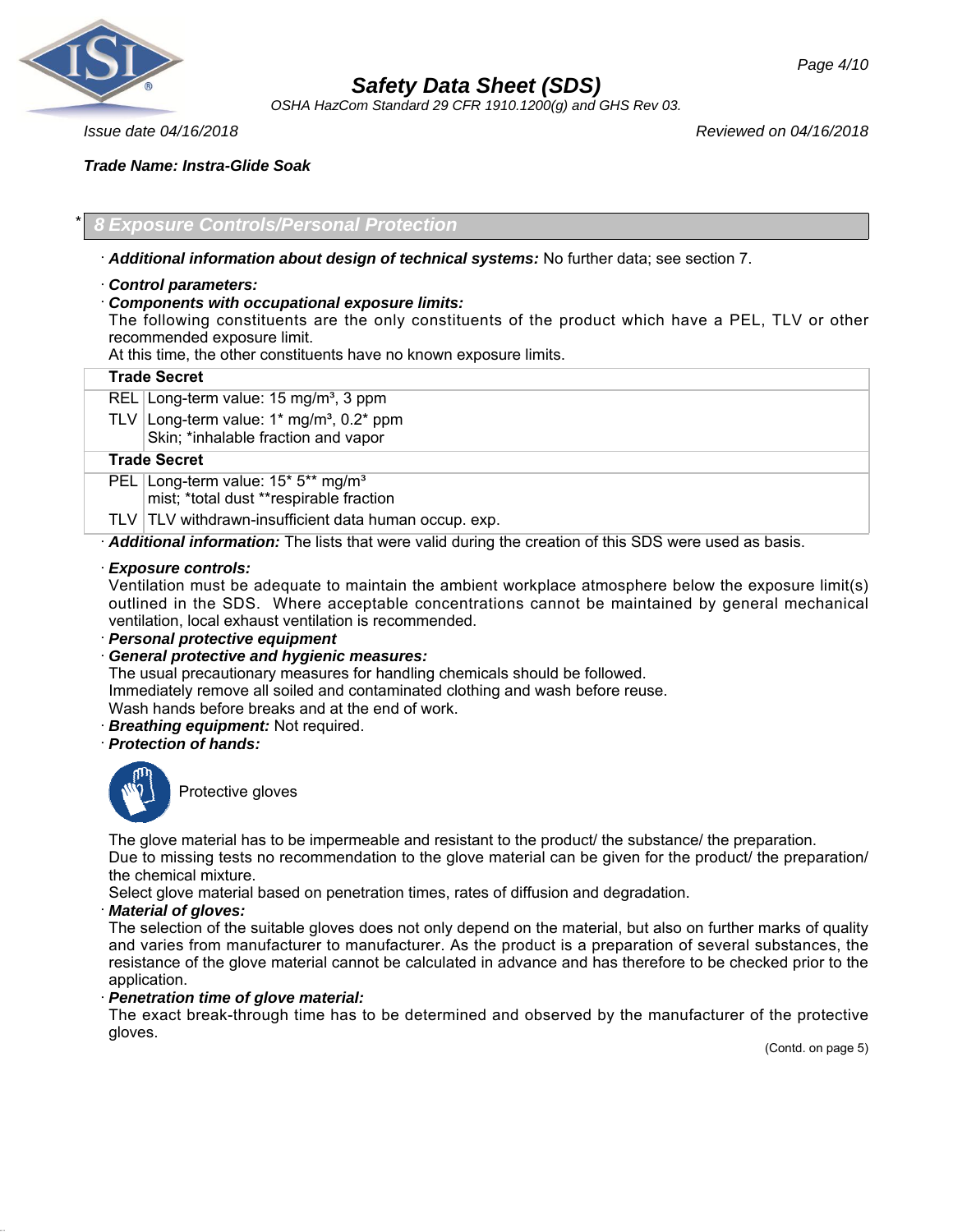

*OSHA HazCom Standard 29 CFR 1910.1200(g) and GHS Rev 03.*

*Issue date 04/16/2018 Reviewed on 04/16/2018*

## *Trade Name: Instra-Glide Soak*



Safety glasses

## *9 Physical and Chemical Properties*

| · Information on basic physical and chemical properties<br><b>General Information</b>              |                                                                                              |      |
|----------------------------------------------------------------------------------------------------|----------------------------------------------------------------------------------------------|------|
| · Appearance:<br>Form:<br><b>Color:</b><br>· Odour:<br>Odor threshold:                             | Liquid<br>Clear, opaque<br>Odorless<br>Not determined.                                       |      |
| · pH-value:                                                                                        | $5 - 7$                                                                                      |      |
| Change in condition<br><b>Melting point/Melting range:</b><br><b>Boiling point/Boiling range:</b>  | Not determined.<br>100 °C (212 °F)                                                           |      |
| · Flash point:                                                                                     | <b>None</b>                                                                                  |      |
| · Flammability (solid, gaseous):                                                                   | Not applicable.                                                                              |      |
| Decomposition temperature:                                                                         | Not determined.                                                                              |      |
| · Auto igniting:                                                                                   | Product is not self-igniting.                                                                |      |
| · Danger of explosion:                                                                             | Product does not present an explosion hazard.                                                |      |
| · Explosion limits:<br>Lower:<br><b>Upper:</b>                                                     | Not determined.<br>Not determined.                                                           |      |
| · Vapor pressure:                                                                                  | Not determined.                                                                              |      |
| $\cdot$ Density @ 20 °C (68 °F):<br>· Relative density:<br>· Vapor density:<br>· Evaporation rate: | 1 g/cm <sup>3</sup> (8.345 lbs/gal)<br>Not determined.<br>Not determined.<br>Not determined. |      |
| · Solubility in / Miscibility with:<br>Water:                                                      | Soluble.                                                                                     |      |
| · Partition coefficient (n-octanol/water): Not determined.                                         |                                                                                              |      |
| · Viscosity:<br>Dynamic:<br><b>Kinematic:</b>                                                      | Not determined.<br>Not determined.                                                           |      |
| Solvent content:<br><b>Organic solvents:</b><br><b>VOC content:</b>                                | 0.6%<br>0.3%                                                                                 |      |
| Solids content:<br>Other information:                                                              | $0.1 \%$<br>No further relevant information available.                                       | (Con |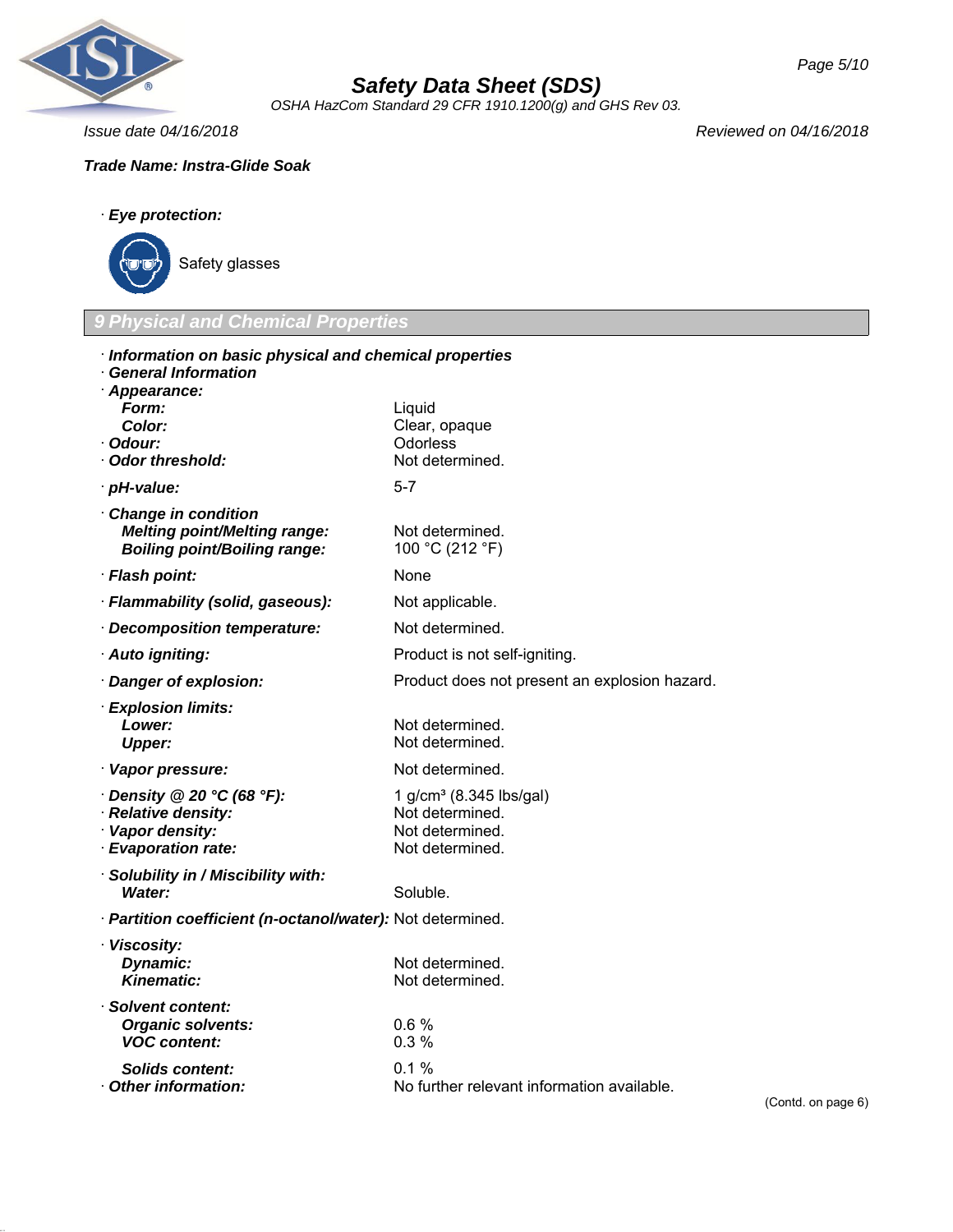

*OSHA HazCom Standard 29 CFR 1910.1200(g) and GHS Rev 03.*

*Issue date 04/16/2018 Reviewed on 04/16/2018*

*Page 6/10*

*Trade Name: Instra-Glide Soak*

## *10 Stability and Reactivity*

- · *Reactivity:* No further relevant information available.
- · *Chemical stability:* Stable under normal conditions.
- · *Thermal decomposition / conditions to be avoided:*
- Thermal decomposition will produce toxic oxides of carbon.
- · *Possibility of hazardous reactions:* No dangerous reactions known.
- · *Conditions to avoid:* Avoid strong oxidizers.
- · *Incompatible materials:* Strong oxidizing agents.
- · *Hazardous decomposition products:* No dangerous decomposition products known.

## *11 Toxicological Information*

· *Information on toxicological effects:*

## · *Acute toxicity:*

## · *LD/LC50 values that are relevant for classification:* **Trade Secret** Oral LD50 1,600 mg/kg (Rat) Dermal LD50 12,200 mg/kg (Rabbit) **Trade Secret** Oral LD50 1,600 mg/kg (Rat) Dermal LD50 12,200 mg/kg (Rabbit) **Trade Secret** Oral LD50 1,020 mg/kg (Rat) Inhalative  $|$  LC50/4 h  $|$  0.8 mg/l (Trout) (96 hr)

## · *Primary irritant effect:*

- · *On the skin:* May cause an allergic skin reaction.
- · *On the eye:* No irritating effect.
- · *Sensitization:* Sensitization possible through skin contact.
- · *Additional toxicological information:*

The product shows the following dangers according to internally approved calculation methods for preparations:

Irritant

## · *Carcinogenic categories:*

- · *IARC (International Agency for Research on Cancer):*
- Group 1 Carcinogenic to humans
- Group 2A Probably carcinogenic to humans
- Group 2B Possibly carcinogenic to humans
- Group 3 Not classifiable as to its carcinogenicity to humans

Group 4 - Probably not carcinogenic to humans

| Trade Secret                                             | 2B                 |
|----------------------------------------------------------|--------------------|
| Trade Secret                                             | 2B                 |
| · NTP (National Toxicology Program):                     |                    |
| None of the ingredients are listed.                      |                    |
| • OSHA-Ca (Occupational Safety & Health Administration): |                    |
| None of the ingredients are listed.                      |                    |
|                                                          | (Contd. on page 7) |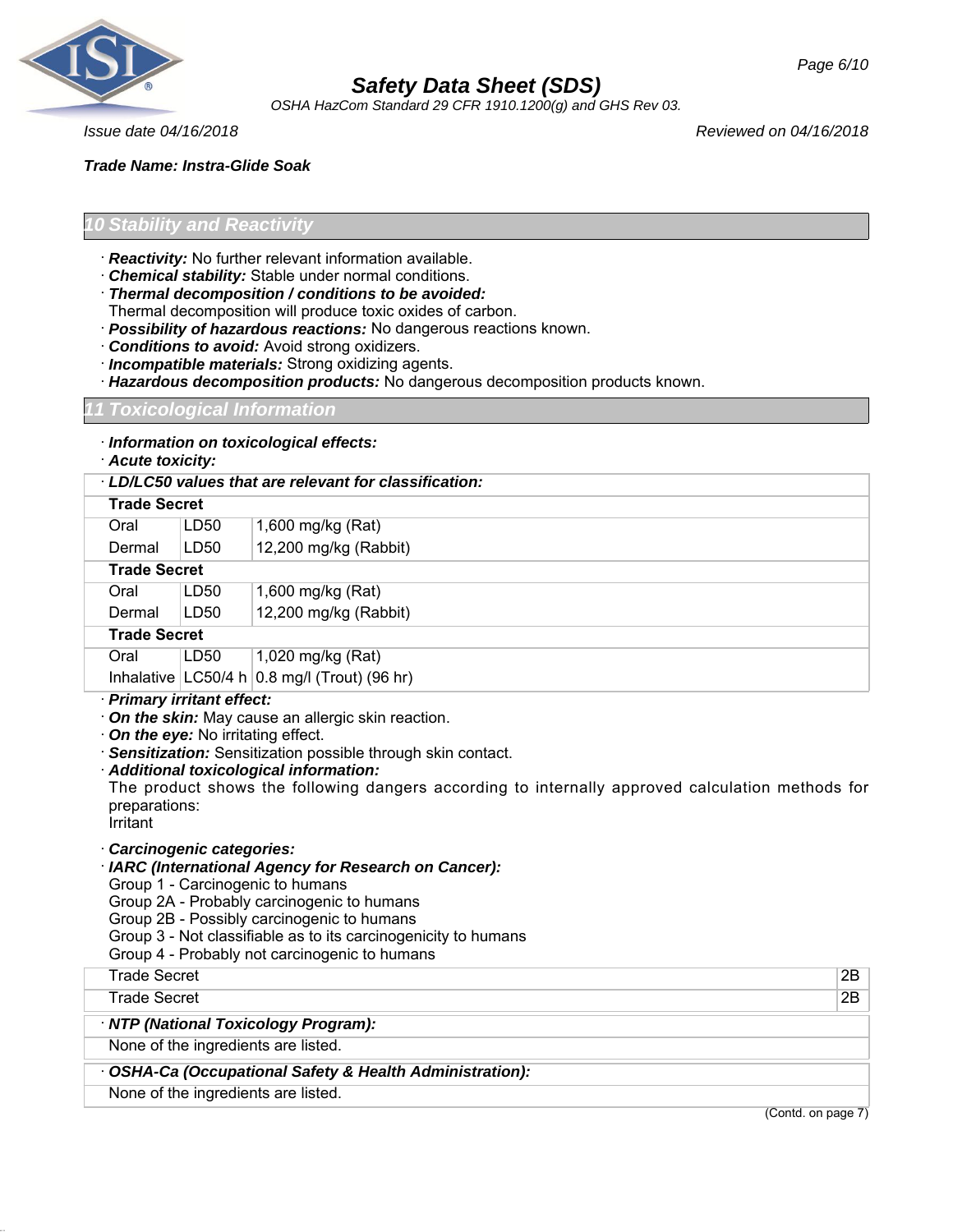

*OSHA HazCom Standard 29 CFR 1910.1200(g) and GHS Rev 03.*

*Issue date 04/16/2018 Reviewed on 04/16/2018*

## *Trade Name: Instra-Glide Soak*

*12 Ecological Information*

- · *Toxicity:*
- · *Aquatic toxicity:*
- **Trade Secret**

EC50 4.4 mg/l (Daphnia) (48 hr)

· *Persistence and degradability:* No further relevant information available.

- · *Behavior in environmental systems:*
- · *Bioaccumulative potential:* No further relevant information available.
- · *Mobility in soil:* No further relevant information available.
- · *Additional ecological information:*
- · *General notes:* Not known to be hazardous to water.
- · *Results of PBT and vPvB assessment:*
- · *PBT:* Not applicable.
- · *vPvB:* Not applicable.
- · *Other adverse effects:* No further relevant information available.

## *13 Disposal Considerations*

#### · *Waste treatment methods*

· *Recommendation:*

Observe all federal, state and local environmental regulations when disposing of this material. Must not be disposed of together with household garbage. Do not allow product to reach sewage system.

· *Uncleaned packagings*

· *Recommendation:* Disposal must be made according to official regulations.

## *14 Transport Information*

| · UN-Number:                                                                                   |                        |
|------------------------------------------------------------------------------------------------|------------------------|
| · DOT, ADR/ADN, ADN, IMDG, IATA                                                                | Non-Regulated Material |
| · UN proper shipping name:<br>· DOT, ADR/ADN, ADN, IMDG, IATA<br>· Transport hazard class(es): | Non-Regulated Material |
| · DOT, ADR/ADN, ADN, IMDG, IATA                                                                |                        |
| · Class:                                                                                       | Non-Regulated Material |
| · Packing group:                                                                               |                        |
| · DOT, ADR/ADN, IMDG, IATA                                                                     | Non-Regulated Material |
| <b>Environmental hazards:</b>                                                                  | Not applicable.        |
| · Special precautions for user:                                                                | Not applicable.        |
| Transport in bulk according to Annex II of                                                     |                        |
| <b>MARPOL73/78 and the IBC Code:</b>                                                           | Not applicable.        |
| · UN "Model Regulation":                                                                       | Non-Regulated Material |
| <b>15 Regulatory Information</b>                                                               |                        |

· *Safety, health and environmental regulations/legislation specific for the substance or mixture:*

- · *SARA (Superfund Amendments and Reauthorization):*
- · *Section 355 (extremely hazardous substances):*

None of the ingredients are listed.

(Contd. on page 8)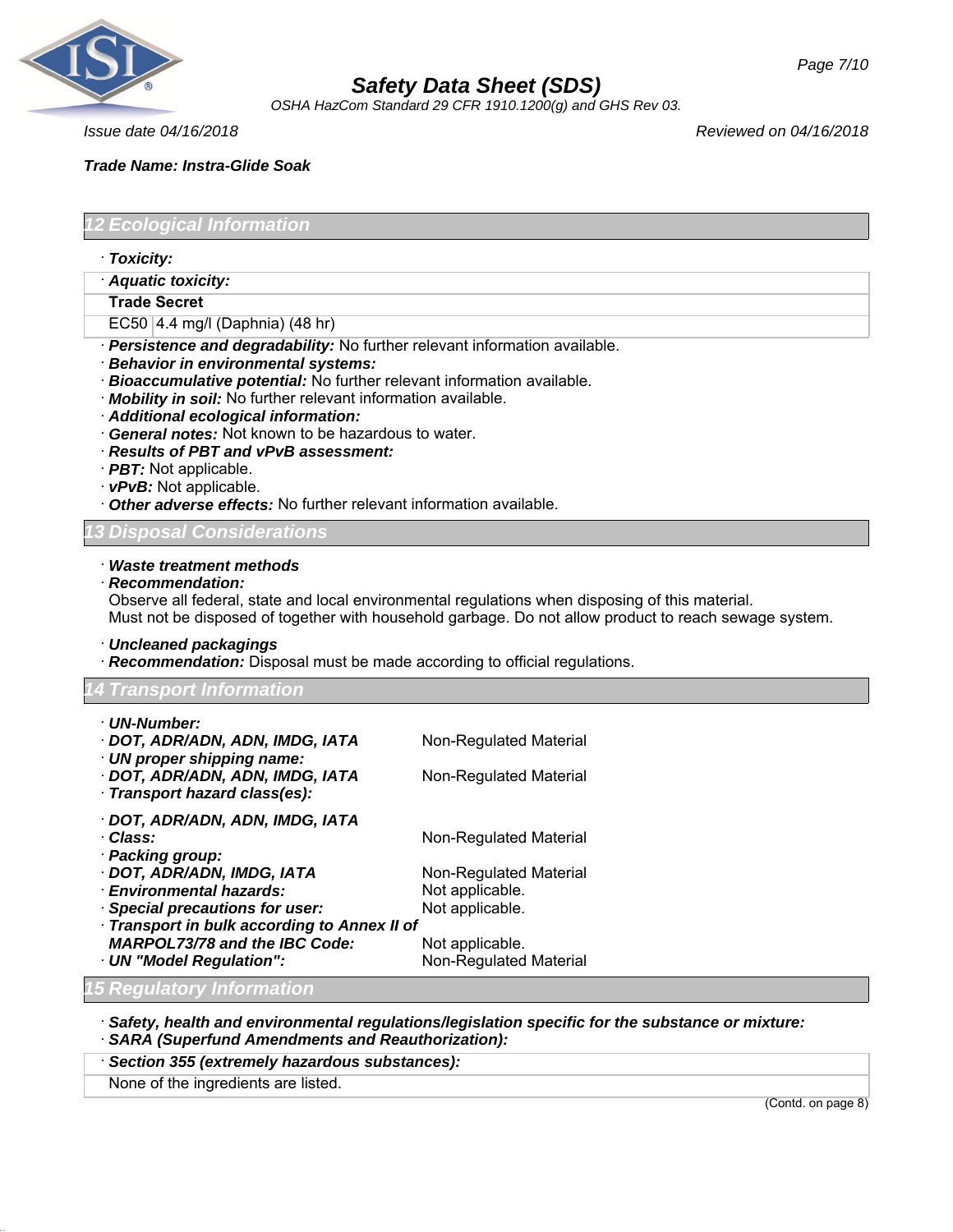

*OSHA HazCom Standard 29 CFR 1910.1200(g) and GHS Rev 03.*

*Issue date 04/16/2018 Reviewed on 04/16/2018*

## *Trade Name: Instra-Glide Soak*

| Section 313 (Specific toxic chemical listings):                     |           |
|---------------------------------------------------------------------|-----------|
| <b>Trade Secret</b>                                                 |           |
| <b>TSCA (Toxic Substances Control Act):</b>                         |           |
| All ingredients are listed or exempt from listing.                  |           |
| California Proposition 65:                                          |           |
| Chemicals known to cause cancer:                                    |           |
| <b>Trade Secret</b>                                                 |           |
| <b>Trade Secret</b>                                                 |           |
| Chemicals known to cause reproductive toxicity for females:         |           |
| None of the ingredients are listed.                                 |           |
| Chemicals known to cause reproductive toxicity for males:           |           |
| None of the ingredients are listed.                                 |           |
| Chemicals known to cause developmental toxicity:                    |           |
| None of the ingredients are listed.                                 |           |
| · New Jersey Right-to-Know List:                                    |           |
| <b>Trade Secret</b>                                                 |           |
| <b>Trade Secret</b>                                                 |           |
| · New Jersey Special Hazardous Substance List:                      |           |
| <b>Trade Secret</b>                                                 | <b>CO</b> |
| · Pennsylvania Right-to-Know List:                                  |           |
| <b>Trade Secret</b>                                                 |           |
| <b>Trade Secret</b>                                                 |           |
| · Pennsylvania Special Hazardous Substance List:                    |           |
| <b>Trade Secret</b>                                                 | Е         |
| Carcinogenic categories:                                            |           |
| · EPA (Environmental Protection Agency):                            |           |
| None of the ingredients are listed.                                 |           |
| TLV (Threshold Limit Value established by ACGIH):                   |           |
| <b>Trade Secret</b>                                                 | A3        |
| · NIOSH-Ca (National Institute for Occupational Safety and Health): |           |
| None of the ingredients are listed.                                 |           |

## · *GHS label elements*

The product is classified and labeled according to the Globally Harmonized System (GHS). · *Hazard pictograms:*



· *Signal word:* Warning

· *Hazard-determining components of labeling:* Trade Secret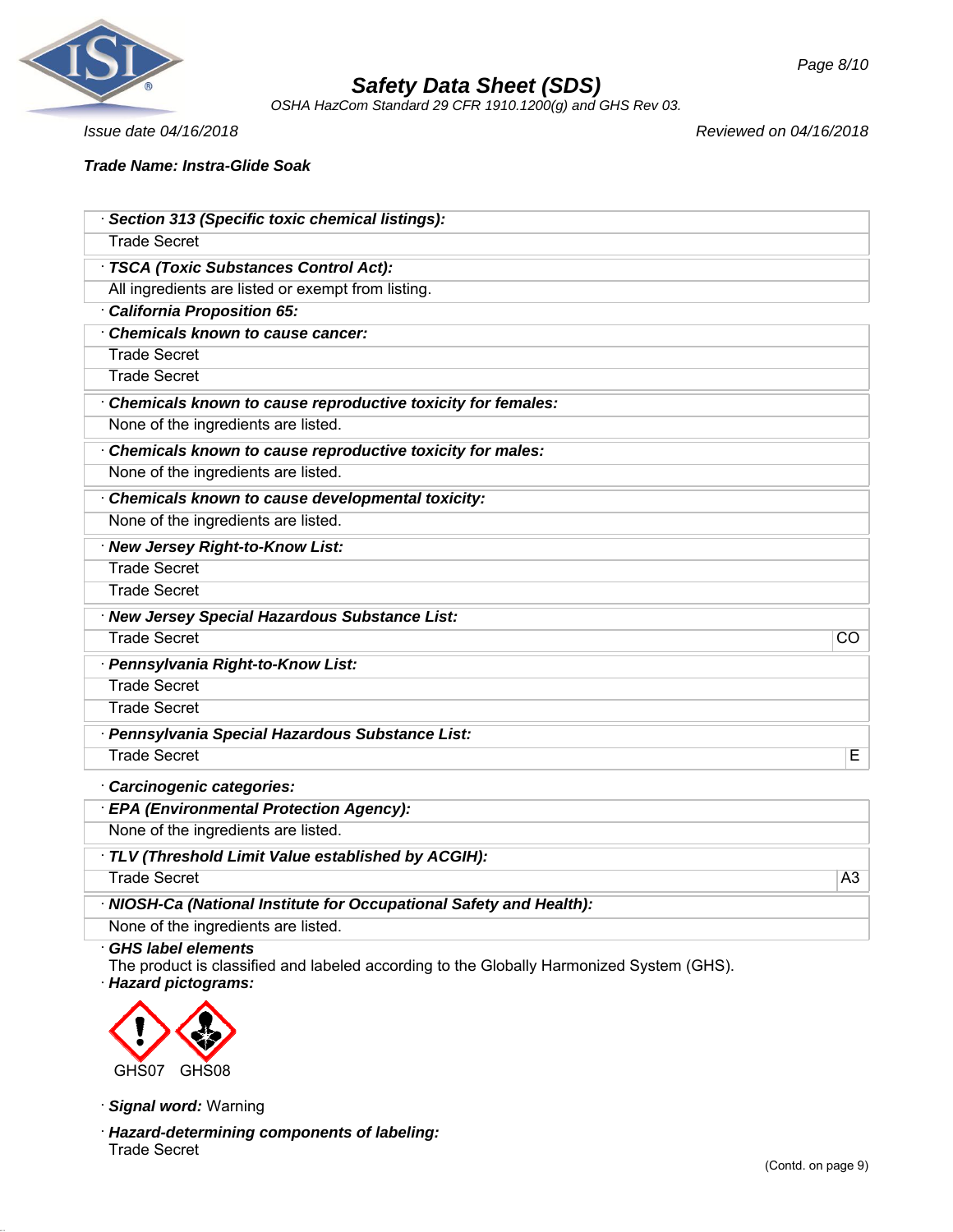

*OSHA HazCom Standard 29 CFR 1910.1200(g) and GHS Rev 03.*

## *Trade Name: Instra-Glide Soak*

*Issue date 04/16/2018 Reviewed on 04/16/2018*

Trade Secret

· *Hazard statements:*

H317 May cause an allergic skin reaction.

H351 Suspected of causing cancer.

## · *Precautionary statements:*

- P201 Obtain special instructions before use.
- P202 Do not handle until all safety precautions have been read and understood.
- P261 Avoid breathing dust/fume/gas/mist/vapors/spray.
- P272 Contaminated work clothing must not be allowed out of the workplace.
- P280 Wear protective gloves/protective clothing/eye protection/face protection.
- P302+P352 If on skin: Wash with plenty of water.
- P308+P313 IF exposed or concerned: Get medical advice/attention.
- P321 Specific treatment (see supplementary first aid instructions on this Safety Data Sheet).
- P333+P313 If skin irritation or rash occurs: Get medical advice/attention.
- P363 Wash contaminated clothing before reuse.
- P405 Store locked up.

P501 Dispose of contents/container in accordance with local/regional/national/international regulations.

#### · *National regulations:*

None of the ingredients are listed.

· *Chemical safety assessment:* A Chemical Safety Assessment has not been carried out.

#### *16 Other Information*

The information and recommendations in this safety data sheet are, to the best of our knowledge, accurate as of the date of issue. Nothing herein shall be deemed to create warranty, expressed or implied, and shall not establish a legally valid contractual relationship. It is the responsibility of the user to determine applicability of this information and the suitability of the material or product for any particular purpose.

## · *Date of preparation / last revision:* 04/16/2018 / 4

#### · *Abbreviations and acronyms:*

ADR: The European Agreement concerning the International Carriage of Dangerous Goods by Road ADN: The European Agreement concerning the International Carriage of Dangerous Goods by Inland Waterways IMDG: International Maritime Code for Dangerous Goods DOT: US Department of Transportation IATA: International Air Transport Association ACGIH: American Conference of Governmental Industrial Hygienists EINECS: European Inventory of Existing Commercial Chemical Substances ELINCS: European List of Notified Chemical Substances CAS: Chemical Abstracts Service (division of the American Chemical Society) NFPA: National Fire Protection Association (USA) HMIS: Hazardous Materials Identification System (USA) VOC: Volatile Organic Compounds (USA, EU) LC50: Lethal concentration, 50 percent LD50: Lethal dose, 50 percent PBT: Persistent, Bioaccumulative and Toxic vPvB: very Persistent and very Bioaccumulative NIOSH: National Institute for Occupational Safety and Health OSHA: Occupational Safety & Health Administration TLV: Threshold Limit Value PEL: Permissible Exposure Limit REL: Recommended Exposure Limit Acute Tox. 4: Acute toxicity – Category 4 Skin Irrit. 2: Skin corrosion/irritation – Category 2 Eye Dam. 1: Serious eye damage/eye irritation – Category 1 Eye Irrit. 2A: Serious eye damage/eye irritation – Category 2A Skin Sens. 1: Skin sensitisation – Category 1 Carc. 2: Carcinogenicity – Category 2 Carc. 2: Carcinogenicity – Category 2 STOT RE 2: Specific target organ toxicity (repeated exposure) – Category 2 Aquatic Acute 3: Hazardous to the aquatic environment - acute aquatic hazard – Category 3